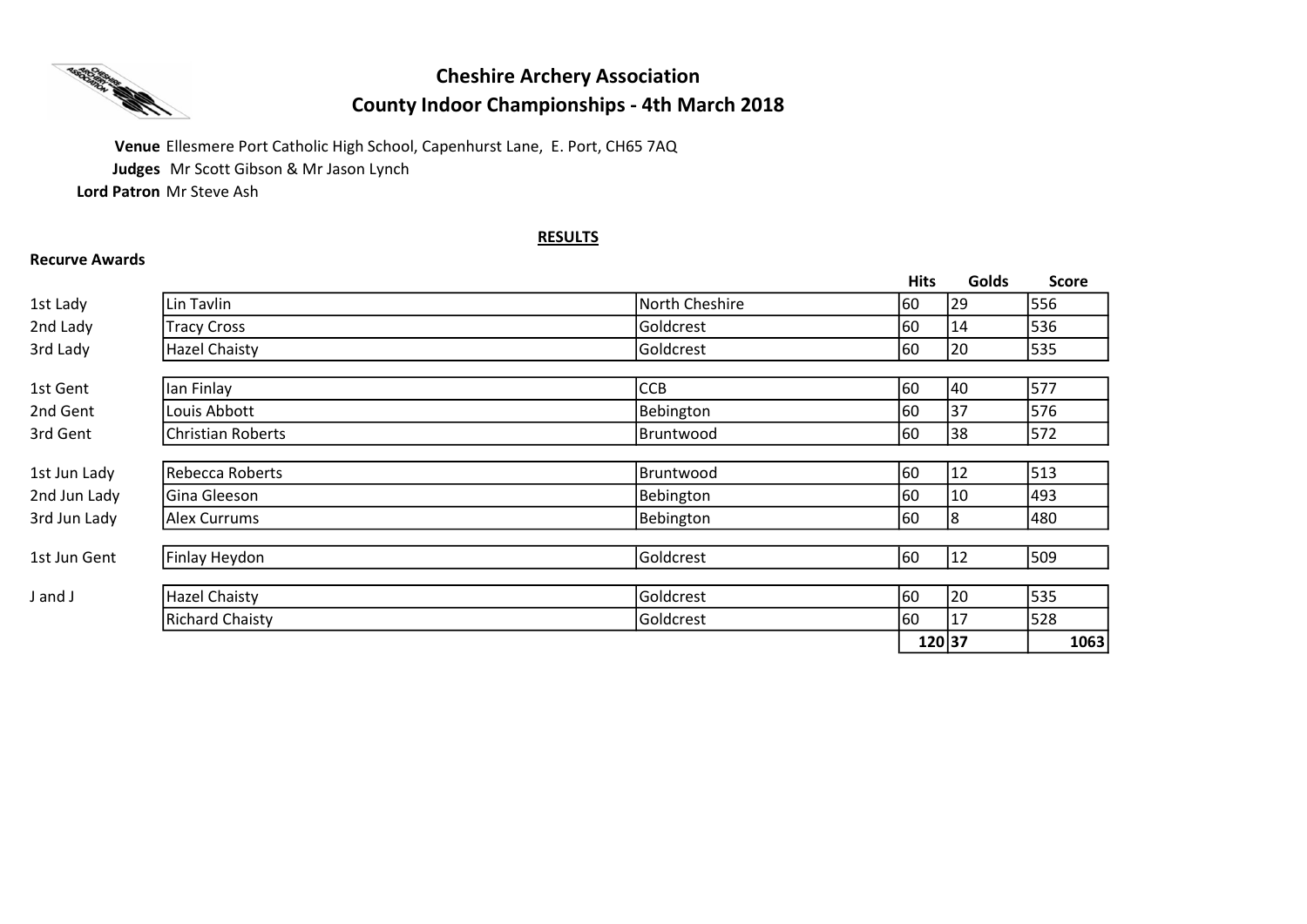| <b>Compound Awards</b> |                |                |             |       |       |
|------------------------|----------------|----------------|-------------|-------|-------|
|                        |                |                | <b>Hits</b> | Golds | Score |
| 1st Lady               | Sonya Watts    | Wirral         | 160         | 10    | 548   |
| 2nd Lady               | Avril Bourke   | Alsager        | 160         | 14    | 547   |
| 3rd Lady               | Meg Shaw       | North Cheshire | 60          | 11    | 546   |
| 1st Gent               | Liam Peake     | North Cheshire | 160         | 43    | 583   |
| 2nd Gent               | James Cornford | Greenbank      | 60          | 33    | 573   |
| 3rd Gent               | Graeme Steele  | Neston         | 60          | 30    | 568   |
| 1st Lady               | Patience Wood  | Bebington      | <b>47</b>   |       | 350   |

# Longbow Awards

|                 |                       |              | <b>Hits</b> | Golds | <b>Score</b> |
|-----------------|-----------------------|--------------|-------------|-------|--------------|
| 1st Lady        | Alison Williams       | Longbow Club | 58          |       | 373          |
| 2nd Lady        | Jane Richards         | Bebington    | 57          |       | 352          |
| 3rd Lady        | Karen Doughty         | Wirral       | 41          | Ψ     | 217          |
| 1st Gent        | Ian Stowell           | Longbow Club | 59          | 10    | 478          |
| 2nd Gent        | Andy Rowlands         | <b>CCB</b>   | 160         | 11    | 469          |
| 3rd Gent        | Gareth Abbott         | Bebington    | 160         |       | 414          |
| 1st Junior Gent | Dan Moreton           | Wirral       | 58          | 16    | 364          |
| J and J         | Alison Williams       | Longbow Club | 58          |       | 373          |
|                 | <b>Steve Williams</b> | Longbow Club | 58          |       | 375          |
|                 |                       |              | 116         | 11    | 748          |

| <b>Barebow Awards</b>    |                 |            |             |       |              |
|--------------------------|-----------------|------------|-------------|-------|--------------|
|                          |                 |            | <b>Hits</b> | Golds | <b>Score</b> |
| 1st Lady                 | Amanda Biddulph | Alsager    | 160         |       | 395          |
| 1st Gent                 | Mark Disley     | <b>CCB</b> | 160         | 13    | 514          |
| 2nd Gent                 | Norbert Istok   | Goldcrest  | 60          | 14    | 508          |
| 3rd Gent                 | Nick Timperley  | Greenbank  | 60          | 11    | 464          |
| <b>Cumston</b>           |                 |            |             |       |              |
| <b>Trophy</b>            | Marc Windsor    | <b>CCB</b> | 160         | 15    | 515          |
|                          |                 |            |             |       |              |
| <b>Lord Patron Prize</b> | Jessica Pollitt | <b>CCB</b> | 57          |       | 373          |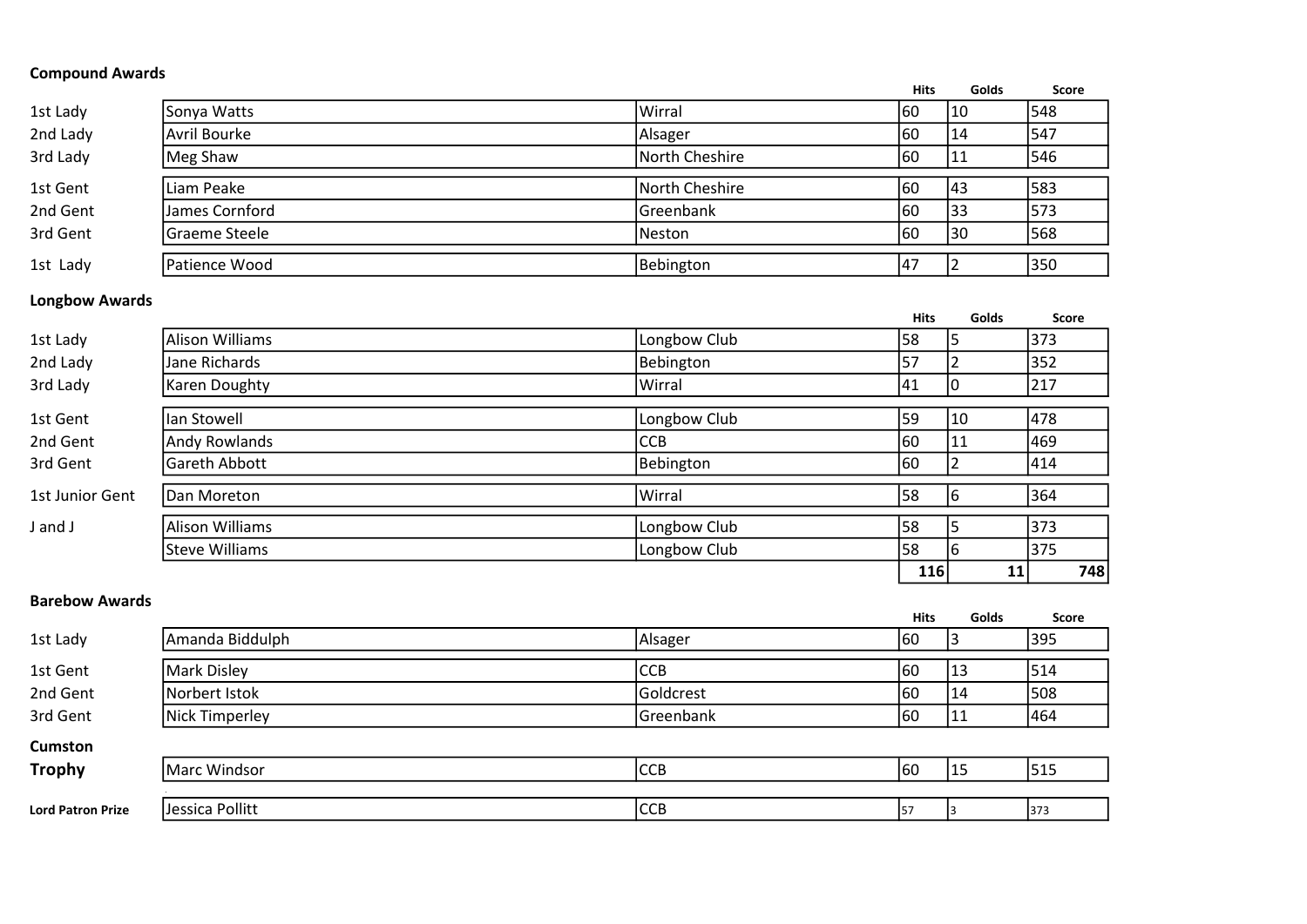### Portsmouth Lady Recurve Results

| Pos | Name                 | Club           | <b>Hits</b> | Golds | Score |
|-----|----------------------|----------------|-------------|-------|-------|
|     | Lin Tavlin           | North Cheshire | 60          | 29    | 556   |
|     | <b>Tracy Cross</b>   | Goldcrest      | 60          | 14    | 536   |
|     | Hazel Chaisty        | Goldcrest      | 60          | 20    | 1535  |
| 4   | l Deborah Ashworth   | Chester Uni    | 60          | '16   | 1535  |
|     | Danielle Seerv       | Goldcrest      | 160         |       | 488   |
| ь   | <b>Elaine Farley</b> | Goldcrest      | 160         |       | 463   |

#### Portsmouth Gent Recurve Results

| Pos | Name                     | Club           | <b>Hits</b> | Golds          | <b>Score</b> |
|-----|--------------------------|----------------|-------------|----------------|--------------|
| 1   | lan Finlay               | CCB            | 60          | 40             | 577          |
| 2   | Louis Abbott             | Bebington      | 60          | 37             | 576          |
| 3   | <b>Christian Roberts</b> | Bruntwood      | 60          | 38             | 572          |
| 4   | Lyall Storey             | New Century    | 60          | 31             | 560          |
| 5   | David Price              | New Century    | 60          | 29             | 556          |
| 6   | Mike Lewis               | Bebington      | 60          | 26             | 556          |
| 7   | <b>Julian McNairn</b>    | Goldcrest      | 60          | 16             | 546          |
| 8   | lan Burton               | CCB            | 60          | 21             | 540          |
| 9   | <b>Steve Kelly</b>       | Goldcrest      | 60          | 16             | 529          |
| 10  | <b>Richard Chaisty</b>   | Goldcrest      | 60          | 17             | 528          |
| 11  | Peter Gregory            | Goldcrest      | 60          | 22             | 527          |
| 12  | <b>Andy Davies</b>       | Goldcrest      | 60          | 15             | 527          |
| 13  | <b>Steve Ash</b>         | Bruntwood      | 60          | 16             | 523          |
| 14  | Andrew Farley            | Goldcrest      | 60          | 18             | 521          |
| 15  | <b>Graham Humphreys</b>  | Bebington      | 60          | 19             | 520          |
| 16  | Geoff Booth              | North Cheshire | 60          | 12             | 517          |
| 17  | Marc Windsor             | CCB            | 60          | 15             | 515          |
| 18  | Phil Doyle               | CCB            | 60          | 9              | 514          |
| 19  | Paul Mason               | CCB            | 60          | 11             | 507          |
| 20  | Daniel Labno             | Bebington      | 60          | 13             | 503          |
| 21  | John Sherlock            | Wirral         | 60          | 11             | 483          |
| 22  | Jonny Mylchreest         | Goldcrest      | 59          | 5              | 478          |
| 23  | Mike Heydon              | Goldcrest      | 60          | $\overline{ }$ | 438          |
| 24  | Jack Windsor             | CCB            | 60          | 4              | 414          |

### Portsmouth Junior Lady Recurve Results

| Pos | Name                | Club             | <b>Hits</b> | Golds | Score |
|-----|---------------------|------------------|-------------|-------|-------|
|     | Rebecca Roberts     | <b>Bruntwood</b> | 160         | ᄔ     | 513   |
|     | lGina Gleeson       | Bebington        | 160         | 110   | 493   |
|     | Alex Currums        | Bebington        | 160         |       | 480   |
|     | Aisling Macnaughton | Bebington        | 160         | 14    | 400   |
|     | Jessica Pollitt     | <b>CCB</b>       | i57         |       | 373   |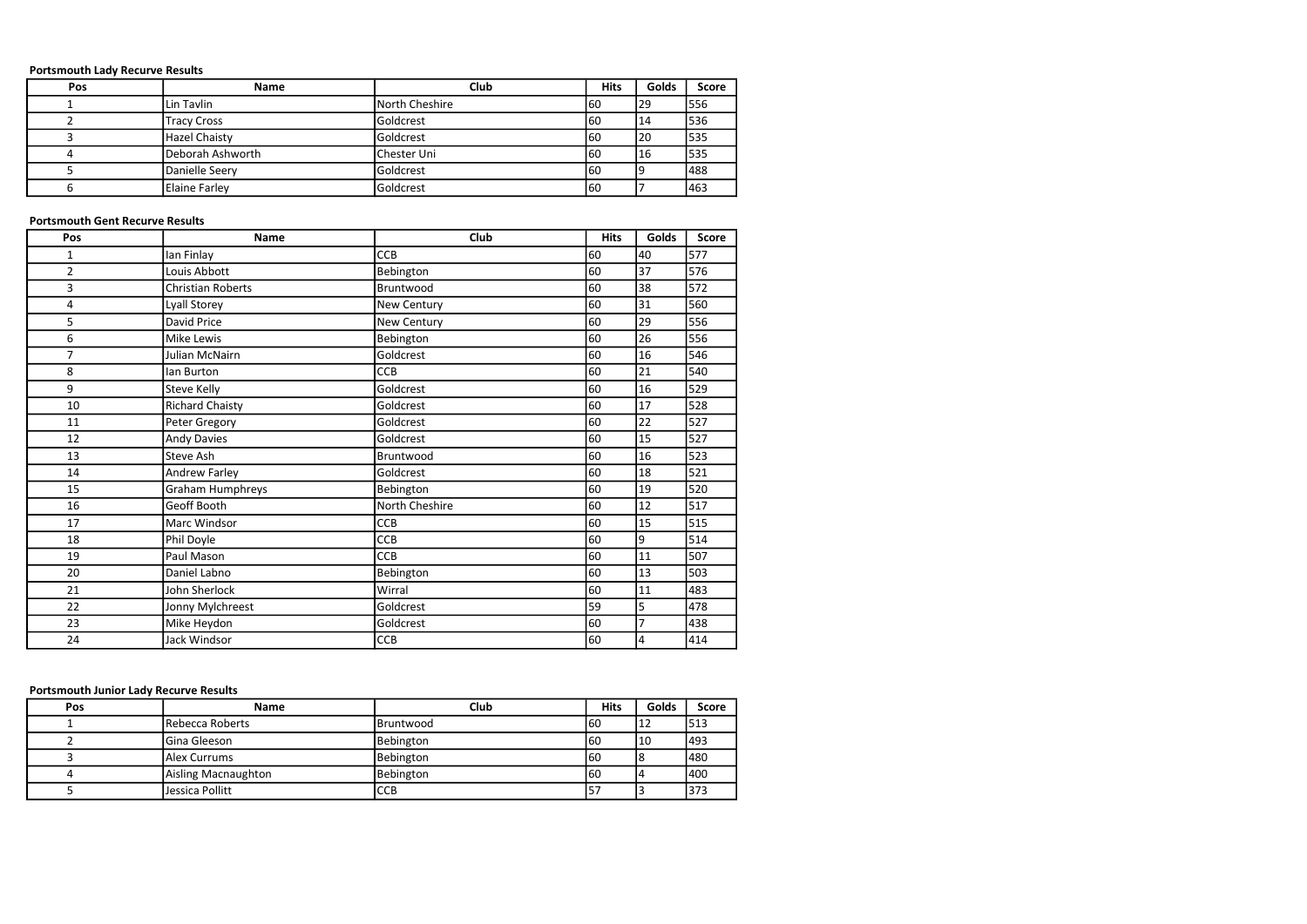### Portsmouth Junior Gent Recurve Results

| Pos | Name                     | Clut      | <b>Hits</b> | Golds | Score |
|-----|--------------------------|-----------|-------------|-------|-------|
|     | .<br>' Hevdon<br>'Finlav | Goldcrest | 160         | .     | 509   |

### Portsmouth Lady Compound Results

| Pos            | Name          | Club           | <b>Hits</b> | Golds | Score      |
|----------------|---------------|----------------|-------------|-------|------------|
|                | ISonva Watts  | Wirral         | 160         | 10    | 548        |
|                | Avril Bourke  | Alsager        | 160         | 14    | 547        |
|                | Meg Shaw      | North Cheshire | 160         | 11    | <b>546</b> |
| $\overline{a}$ | Carol Gardner | Caldy          | 158         |       | 484        |

#### Portsmouth Gent Compound Results

| Pos | Name                | Club           | <b>Hits</b> | Golds | Score |                         |
|-----|---------------------|----------------|-------------|-------|-------|-------------------------|
|     | Liam Peake          | North Cheshire | 160         | 43    | 583   |                         |
|     | James Cornford      | Greenbank      | 60          | 133   | 573   |                         |
|     | Graeme Steele       | Neston         | 60          | 130   | 568   |                         |
| 4   | <b>Steve Povey</b>  | <b>Neston</b>  | 160         | 127   | 567   |                         |
|     | Steven Peake        | North Cheshire | 160         | 26    | 566   |                         |
| ь   | Mal Hamer           | Wirral         | 60          | 25    | 563   |                         |
|     | <b>Terry Morris</b> | <b>CCB</b>     | 60          | 23    | 563   |                         |
| Λ   | Ciaron Peake        | North Cheshire | 60          | 21    | 561   |                         |
| 9   | <b>Andy Pollitt</b> | <b>CCB</b>     | 59          | 25    | 556   |                         |
| 10  | Neil Roberts        | Greenbank      | 60          | 117   | 552   |                         |
| 11  | Daeron Meredith     | Bruntwood      | 24          | 13    | 229   | Retired after 24 arrows |

### Portsmouth Junior Lady Compound Results

| Pos                                    | Name                 | Club      | <b>Hits</b> | Golds | Score |
|----------------------------------------|----------------------|-----------|-------------|-------|-------|
|                                        | <b>Patience Wood</b> | Bebington | ıд          |       | 35C   |
| <b>Portsmouth Lady Longbow Results</b> |                      |           |             |       |       |

| .<br>__ |                 |              |             |       |       |  |  |
|---------|-----------------|--------------|-------------|-------|-------|--|--|
| Pos     | Name            | Club         | <b>Hits</b> | Golds | Score |  |  |
|         | Alison Williams | Longbow Club | 158         |       | 1373  |  |  |
|         | Jane Richards   | Bebington    | . כו        |       | 352   |  |  |
|         | Karen Doughty   | Wirral       | 141         |       | 217   |  |  |

### Portsmouth Gent Longbow Results

| Pos | Name                  | Club         | <b>Hits</b> | Golds | <b>Score</b> |
|-----|-----------------------|--------------|-------------|-------|--------------|
|     | lan Stowell           | Longbow Club | <b>159</b>  | 110   | 478          |
|     | <b>Andy Rowlands</b>  | <b>CCB</b>   | 160         | 11    | 469          |
|     | <b>Gareth Abbott</b>  | Bebington    | 160         |       | 414          |
|     | <b>Andy Monks</b>     | Goldcrest    | 60          |       | 1413         |
|     | Phil Wain             | Wirral       | 60          |       | 384          |
| հ   | <b>Steve Williams</b> | Longbow Club | 58          |       | 375          |
|     | Cameron Macnaughton   | Bebington    | 158         |       | 372          |
|     | Keith Ledson          | Longbow Club | 150         |       | 266          |
|     | <b>Brian McCready</b> | Goldcrest    | 49          |       | 229          |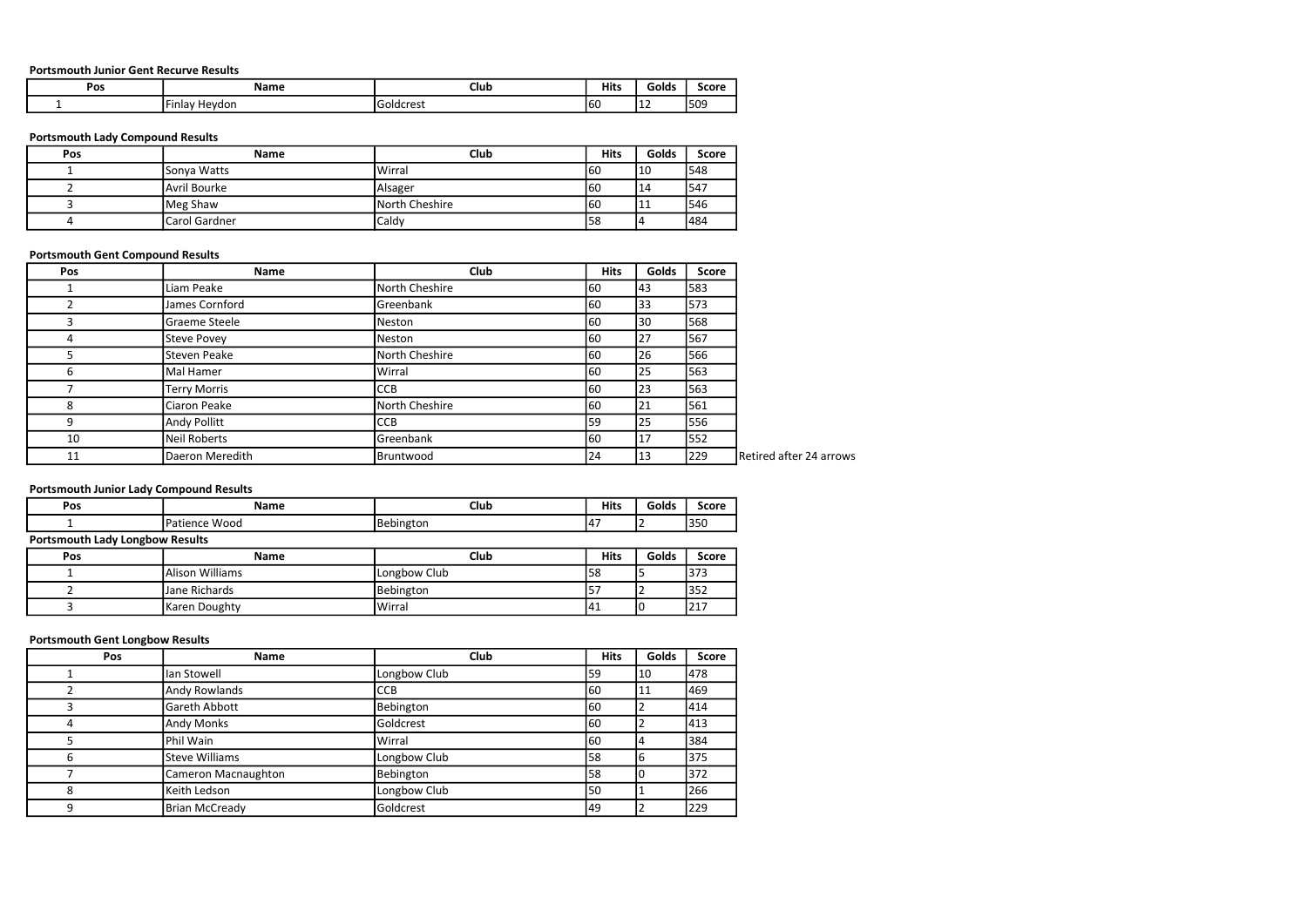Portsmouth Junior Gent Longbow Results

| Pos | .<br>ivarrie       | Clut    | Hits | Golds | Score          |
|-----|--------------------|---------|------|-------|----------------|
|     | l Dar<br>ı Moreton | 'Wirral | 5٥.  |       | $\sim$<br>יטכו |

#### Portsmouth Lady Barebow Results

| Pos | .<br>140 H I I C         | Club           | <b>Hits</b> | Golds | Score     |
|-----|--------------------------|----------------|-------------|-------|-----------|
|     | Biddulph<br>manda<br>IАI | <b>Alsager</b> | 16L         |       | 120r<br>. |

### Portsmouth Gent Barebow Results

| Pos | <b>Name</b>    | Club       | <b>Hits</b> | Golds | <b>Score</b> |
|-----|----------------|------------|-------------|-------|--------------|
|     | Mark Disley    | <b>CCB</b> | 160         | 113   | 514          |
|     | Norbert Istok  | Goldcrest  | 160         | 114   | 508          |
|     | Nick Timperley | Greenbank  | 60          | 11    | 464          |
|     | Uohn Gardner   | Caldv      | 60          |       | 460          |
|     | Dave Peters    | <b>CCB</b> | 60          |       | 402          |
| b   | Norman Hughes  | <b>CCB</b> | 58          |       | 378          |